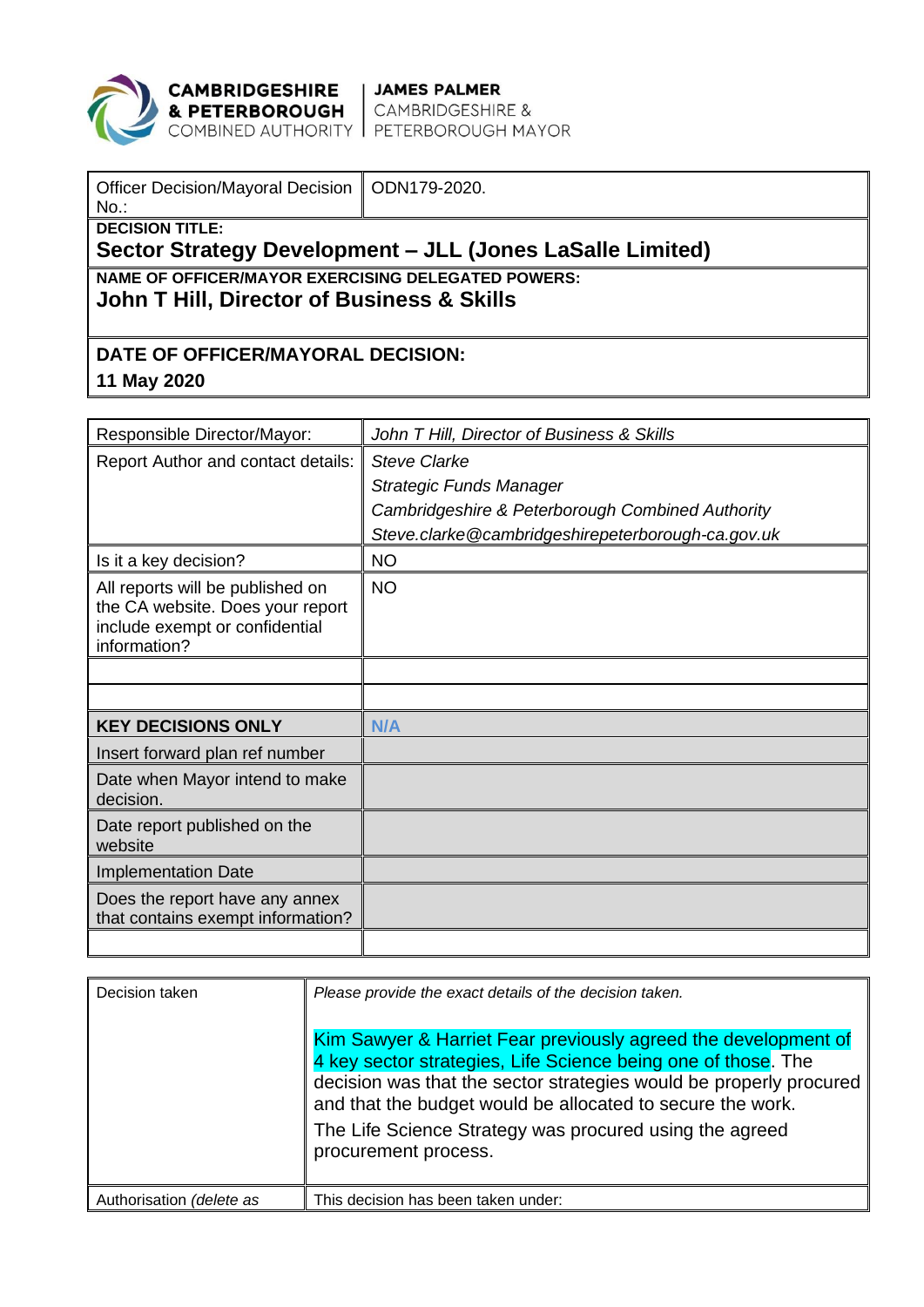

**CAMBRIDGESHIRE** JAMES PALMER<br> **& PETERBOROUGH** CAMBRIDGESHIRE &<br>
COMBINED AUTHORITY PETERBOROUGH MAYOR

| appropriate)                                                                               | General authorisation (those decisions delegated to officers as per the<br>Constitution):                                                                                                                                                                                                                                                                                                                                                                                                                                                                                                                                                                                              |                                                                                                                                                                    |  |
|--------------------------------------------------------------------------------------------|----------------------------------------------------------------------------------------------------------------------------------------------------------------------------------------------------------------------------------------------------------------------------------------------------------------------------------------------------------------------------------------------------------------------------------------------------------------------------------------------------------------------------------------------------------------------------------------------------------------------------------------------------------------------------------------|--------------------------------------------------------------------------------------------------------------------------------------------------------------------|--|
|                                                                                            |                                                                                                                                                                                                                                                                                                                                                                                                                                                                                                                                                                                                                                                                                        |                                                                                                                                                                    |  |
|                                                                                            | 1. Officer Scheme of Delegation & Proper Officers (Ch 13<br>para 1.3 and Ch 13 para 3.3)                                                                                                                                                                                                                                                                                                                                                                                                                                                                                                                                                                                               |                                                                                                                                                                    |  |
|                                                                                            | Specific delegation by Board (those decisions delegated to officers by the<br>Board)                                                                                                                                                                                                                                                                                                                                                                                                                                                                                                                                                                                                   |                                                                                                                                                                    |  |
|                                                                                            | 2. N/A                                                                                                                                                                                                                                                                                                                                                                                                                                                                                                                                                                                                                                                                                 |                                                                                                                                                                    |  |
| Background Information                                                                     | A compliant tender was run on the 16 October 2019 to find a delivery partner                                                                                                                                                                                                                                                                                                                                                                                                                                                                                                                                                                                                           |                                                                                                                                                                    |  |
|                                                                                            | to develop the Life Science Sector Strategy for the CPCA. The tender was<br>scored by 2 officers and the winning tender was determined to be:<br>Promar international Ltd                                                                                                                                                                                                                                                                                                                                                                                                                                                                                                              |                                                                                                                                                                    |  |
| Alternative options<br>considered.                                                         | List alternative options considered and rejected and the reasons for rejection.<br>Do not leave this section blank or put 'None'. There is always an alternative<br>even if it is to do nothing.<br>Directly commission/appoint consultancies – in interest of fairness and<br>1.<br>to aim to secure industry/cluster buy-in focused tendering to selected sector<br>bodies was chosen over commissioning<br>Re-run tendering procurement exercise - this may not yield suitable<br>2.<br>industry focussed partners<br>Appoint in-house development of strategies - potentially not enough<br>3.<br>capability in-house to do this option - the exception here is Agritech/Agri-food |                                                                                                                                                                    |  |
|                                                                                            |                                                                                                                                                                                                                                                                                                                                                                                                                                                                                                                                                                                                                                                                                        |                                                                                                                                                                    |  |
|                                                                                            |                                                                                                                                                                                                                                                                                                                                                                                                                                                                                                                                                                                                                                                                                        |                                                                                                                                                                    |  |
|                                                                                            |                                                                                                                                                                                                                                                                                                                                                                                                                                                                                                                                                                                                                                                                                        |                                                                                                                                                                    |  |
|                                                                                            | which is being developed in-house by Agritech Specialist.<br>4.                                                                                                                                                                                                                                                                                                                                                                                                                                                                                                                                                                                                                        | Do not develop any sector strategies at this time - not preferred option                                                                                           |  |
|                                                                                            | as sectors is important element of LIS.                                                                                                                                                                                                                                                                                                                                                                                                                                                                                                                                                                                                                                                |                                                                                                                                                                    |  |
| <b>Financial Implications</b>                                                              | Please include the total costs and how the project will be funded. Please<br>include budget codes for your directorate                                                                                                                                                                                                                                                                                                                                                                                                                                                                                                                                                                 |                                                                                                                                                                    |  |
|                                                                                            | JLL will be paid a total of £24,000 (inc VAT) this is within budget and has been<br>agreed with the Finance Team                                                                                                                                                                                                                                                                                                                                                                                                                                                                                                                                                                       |                                                                                                                                                                    |  |
| Consultation                                                                               | consultation<br>List<br>relevant<br>any<br>undertaken in relation to the decision.<br>For example, portfolio holders, other<br>Chief Officers.                                                                                                                                                                                                                                                                                                                                                                                                                                                                                                                                         | Name and Date approved (or indicate<br>if not applicable) - retain emails to<br>show that these officers<br>have<br>noted/commented<br>your<br><b>on</b><br>report |  |
|                                                                                            | <b>Chief Executive</b>                                                                                                                                                                                                                                                                                                                                                                                                                                                                                                                                                                                                                                                                 | N/A                                                                                                                                                                |  |
|                                                                                            | Responsible Director/Chief Officer                                                                                                                                                                                                                                                                                                                                                                                                                                                                                                                                                                                                                                                     |                                                                                                                                                                    |  |
|                                                                                            | <b>Monitoring Officer</b>                                                                                                                                                                                                                                                                                                                                                                                                                                                                                                                                                                                                                                                              | R PARKIN 11.05.20                                                                                                                                                  |  |
|                                                                                            | S73                                                                                                                                                                                                                                                                                                                                                                                                                                                                                                                                                                                                                                                                                    |                                                                                                                                                                    |  |
|                                                                                            | Portfolio Holder                                                                                                                                                                                                                                                                                                                                                                                                                                                                                                                                                                                                                                                                       |                                                                                                                                                                    |  |
|                                                                                            | Other                                                                                                                                                                                                                                                                                                                                                                                                                                                                                                                                                                                                                                                                                  |                                                                                                                                                                    |  |
| Declarations / Conflicts of<br>Interests (only if the decision<br>falls under the 'Express | List the names of any member who has been consulted on and declared an<br>interest in relation to the decision.                                                                                                                                                                                                                                                                                                                                                                                                                                                                                                                                                                        |                                                                                                                                                                    |  |
| Authorisation' category)                                                                   | None to be noted                                                                                                                                                                                                                                                                                                                                                                                                                                                                                                                                                                                                                                                                       |                                                                                                                                                                    |  |
| Supporting documentation                                                                   | List any supporting documentation available in relation to this decision (all of<br>this information must be retained for public inspection for a period of at least 4                                                                                                                                                                                                                                                                                                                                                                                                                                                                                                                 |                                                                                                                                                                    |  |